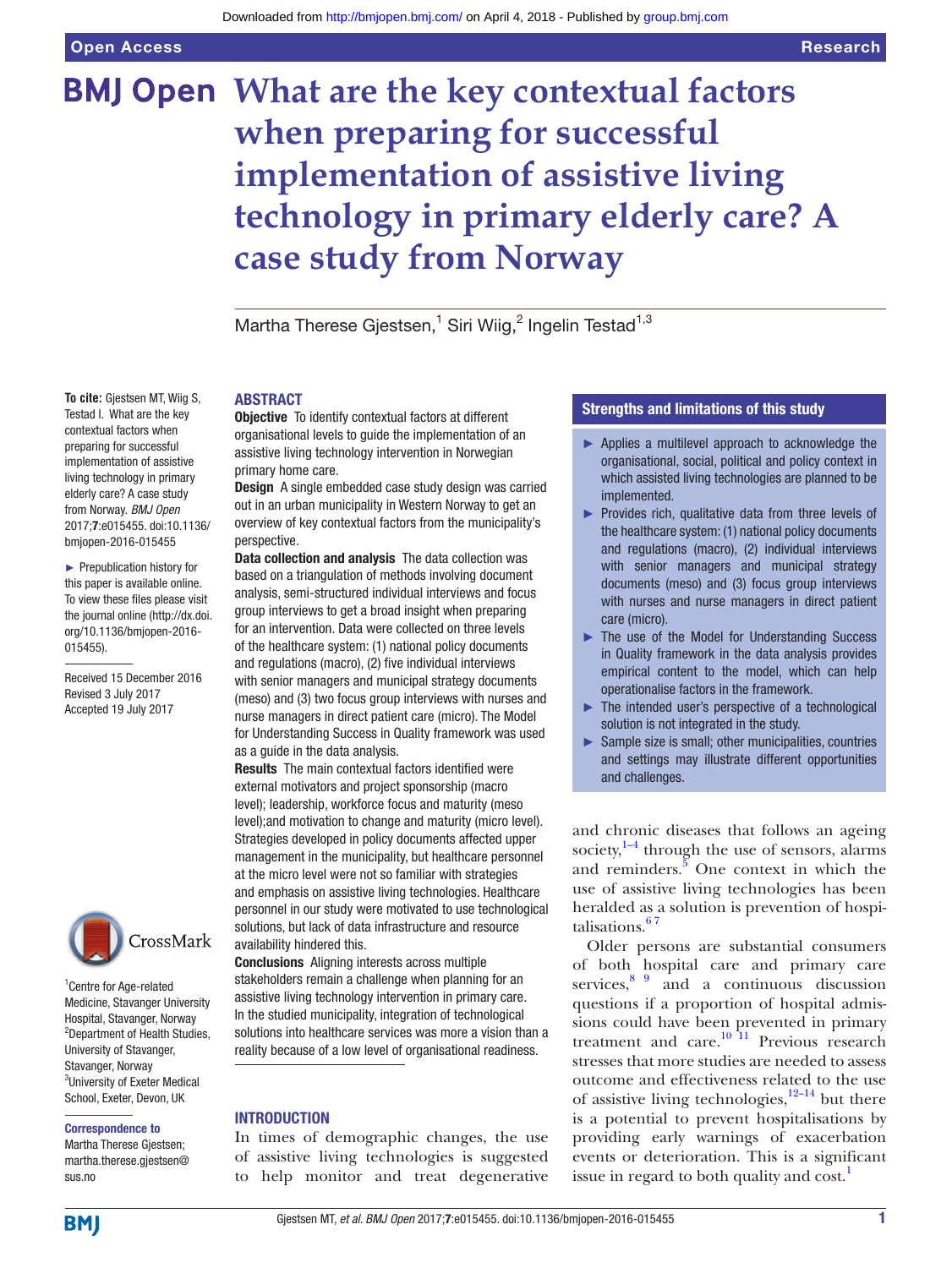Open Access

Despite its potential to improve primary healthcare, the success rate for implementing assistive living technologies has been low.[15–18](#page-8-3) This could be explained by previous research failing to consider critical issues in the use of these technologies. In particular, there is a need to consider the wider social framework within which the new technologies would operate and how the technology could be integrated into a complex healthcare system.<sup>[4 19](#page-7-3)</sup>

There is a general interest in the role of context in understanding variation of success in quality improvement (QI), but this focus is lacking in research regarding implementation of assistive living technologies in primary care[.18–22](#page-8-4) Little evidence exists for approaches to improve the implementation process of assistive living technology, and studies to date have been limited in their design[.18 21 23 24](#page-8-4) A systematic review found that studies in this field were heterogenic and applied multiple measures of a given contextual factor and tested the associations between these measures and multiple measures of QI success.<sup>22</sup> Other studies argue that the use of traditional controlled trial efficacy research design provides limited information about the mechanisms that produced the outcomes, and why an intervention varies by setting. $25\frac{25}{6}$ This implies that few studies have been designed to assess how different contextual factors, such as external environment, organisational issues, technological infrastructure and human actions, interact with each other to influence the implementation process.  $22\frac{25\frac{26}{5}}{26}$ 

In order to increase the likelihood of successful implementation, it is crucial to address elements at the micro level (human decisions and actions), as well as the wider context in the meso level (the organisation in which the humans interact) and at the macro level (national policy on assistive living technologies). Based on the notion that

elements at the micro level can both influence and be influenced by elements at the meso level and macro level, more knowledge is needed for where to direct efforts and resources, in order for professionals and organisations to prepare a more optimised implementation of assistive living technologies in primary care.<sup>26-28</sup>

#### Conceptual framework

In the literature, diverse QI frameworks (eg, Model for Improvement,<sup>29</sup> PARIHS,<sup>30</sup> ARCHIE<sup>4</sup>) and implementation models (eg,  $PRIME^{31}$  $PRIME^{31}$  $PRIME^{31}$ ) exist. In this study, we apply the Model for Understanding Success in Quality (MUSIQ),<sup>[32](#page-8-11)</sup> as it is in the forefront of incorporating contextual factors in QI processes. Kaplan *et a* $\hat{l}^2$  identified a need for a conceptual model that builds on existing implementation frameworks and developed MUSIQ using a systematic review and structured input from a diverse panel of OI experts.<sup>32</sup> <sup>33</sup> The MUSIQ framework<sup>32</sup> as described in [figure](#page-1-0) 1, is a comprehensive conceptual framework for approaching and studying an implementation process in healthcare. It offers an opportunity to formally evaluate the contextual factors involved in implementation of new measures within healthcare, and is therefore chosen as an appropriate and helpful framework to inform the planning phase of an assistive technology intervention to prevent inappropriate hospital admissions for older adults receiving home-based care.

MUSIQ shows how context influences the success of individual QI projects and hypothesises that the implementation of a system, the process changes and the associated outcome improvements are influenced directly by microsystem and QI team factors, which are interdependent and mutually reinforcing. The identified contextual factors are organised based on the level



<span id="page-1-0"></span>Figure 1 The MUSIQ framework is a comprehensive conceptual framework for approaching and studying an implementation process in healthcare. QI, quality improvement. *Copyright © BMJ Publishing Group Ltd and the Health Foundation. All rights reserved. Reuse licence number 3785340881529.*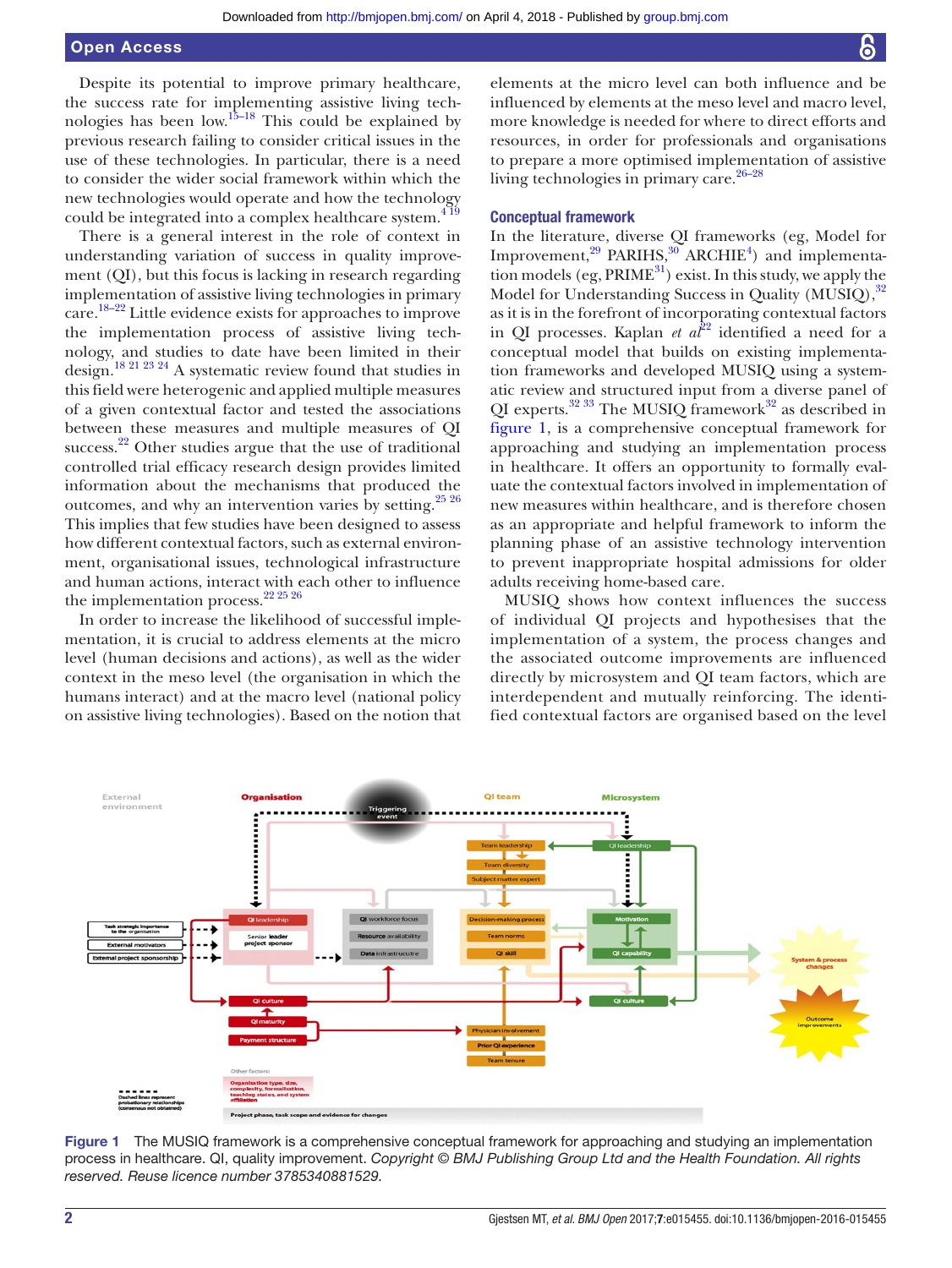<span id="page-2-0"></span>

| $\bullet$                       |                                             |                                                                                                                                                                                                                                                                                    |  |  |
|---------------------------------|---------------------------------------------|------------------------------------------------------------------------------------------------------------------------------------------------------------------------------------------------------------------------------------------------------------------------------------|--|--|
|                                 |                                             |                                                                                                                                                                                                                                                                                    |  |  |
| <b>Table 1</b><br>Data material |                                             |                                                                                                                                                                                                                                                                                    |  |  |
| <b>System level</b>             | Data                                        |                                                                                                                                                                                                                                                                                    |  |  |
| Macro level                     | Documents: 6<br>(national policy documents) | ONR 2011:11 <sup>2</sup> ; Report No. 9 (2012–2013) to the Storting <sup>38</sup> ; Report No. 10 (2012–2013) to<br>the Storting <sup>39</sup> ; Report No. 29 (2012–2013) to the Storting, $40$ Report No. 11 (2014–2015) to<br>the Storting <sup>41</sup> ; Care Plan $202^{42}$ |  |  |
| Meso level                      | Interviews: 5                               | Assistant director, project manager, adviser in municipal administration, head of health<br>and welfare department, head of home-based care                                                                                                                                        |  |  |
|                                 | Documents: 2                                | Municipal strategy plan for implementing assistive living technologies, report on use of<br>resources in municipal healthcare services                                                                                                                                             |  |  |
| Micro level                     | Focus group interviews: 2<br>$(n=12)$       | Six informants in each group; nurses in direct patient care and nurse managers                                                                                                                                                                                                     |  |  |

of the healthcare system in which they are believed to operate, including the micro level, the organisational or meso level and the external environmental or macro level. Factors operating within the macro level are external incentives, such as new national policy documents or sponsored projects. At the organisational level, QI leadership (senior management) directly influences leadership at the micro level. For example, external motivators can put pressure on senior management in an organisation to support a particular QI project. This could then lead to support and training for healthcare personnel involved in the particular QI project, which in turn will increase the likelihood of successful implementation of the QI project.

The aim of this study was to identify contextual factors at the macro, meso and micro levels to guide the implementation of an assistive living technology intervention in Norwegian primary home care that would prevent inappropriate hospital admissions. To achieve this aim, specific objectives were to increase knowledge about:

- 1. Policy makers' view of the implementation of assistive living technology in primary care
- 2. Primary care organisations' and management's perspectives regarding the implementation of assistive living technologies
- 3. Healthcare personnel's perspective regarding the uptake and use of assistive living technologies.

### **Methods**

#### **Setting**

The study was carried out in an urban municipality in Western Norway. Healthcare service delivery in this municipality was divided into four geographically organised units and comprised 1600 elderly recipients of home-based care. This study involved two of these units, with 800 elderly receiving home-based care. The municipality was in the process of integrating assistive living technologies in primary care during the next few years<sup>34</sup> and was involved in the national programme for telehealth, together with 31 of Norway's 428 municipalities.

#### **Design**

A single embedded case study design $35$  was employed to get an overview of key contextual factors from the municipality's perspective, thus getting a better understanding of which factors could be targeted when planning an assistive living technology intervention in primary care. The case was defined as the municipality. The embedded design included macro (policy), meso (organisation) and and micro (clinical team in home care) levels in the data collection and analysis.

**Open Access** 

#### Data collection

The data collection was based on a triangulation of methods involving document analysis, semistructured individual interviews and focus group interviews to get a broad insight when preparing for an intervention.<sup>[36](#page-8-19)</sup> Data were collected on three levels of the healthcare system: (1) national policy documents and regulations (macro), (2) individual interviews with senior managers and municipal strategy documents (meso) and (3) focus group interviews with nurses and nurse managers in direct patient care (micro). Informants for the individual interviews were chosen based on purposeful sampling, $37$  seeking informants who were most able to inform us on the research question. Senior managers were selected because they held major roles in the municipality's work with implementing assistive living technologies in primary care and were in the best position to validate and provide relevant information for the study.

An overview of data material is depicted in [table](#page-2-0) 1.

#### Macro-level data collection: acquisition of documents

The data collection at the macro level involved acquisition of relevant national policy documents (eg, national care plan and white papers) developed by the Ministry of Health and Care Services.<sup>2</sup> 38-42 These documents were included because they provide information about macro level entities' vision and ideas concerning the use of assistive living technologies in healthcare. Macro level data are referred to as 'external environment' in the MUSIQ framework.<sup>[33](#page-8-21)</sup> All documents are publicly available on the internet and downloaded from: [https://](https://www.regjeringen.no/en/find-document/id2000006/?ownerid=421) [www.regjeringen.no/en/find-document/id2000006/?](https://www.regjeringen.no/en/find-document/id2000006/?ownerid=421) [ownerid=421](https://www.regjeringen.no/en/find-document/id2000006/?ownerid=421).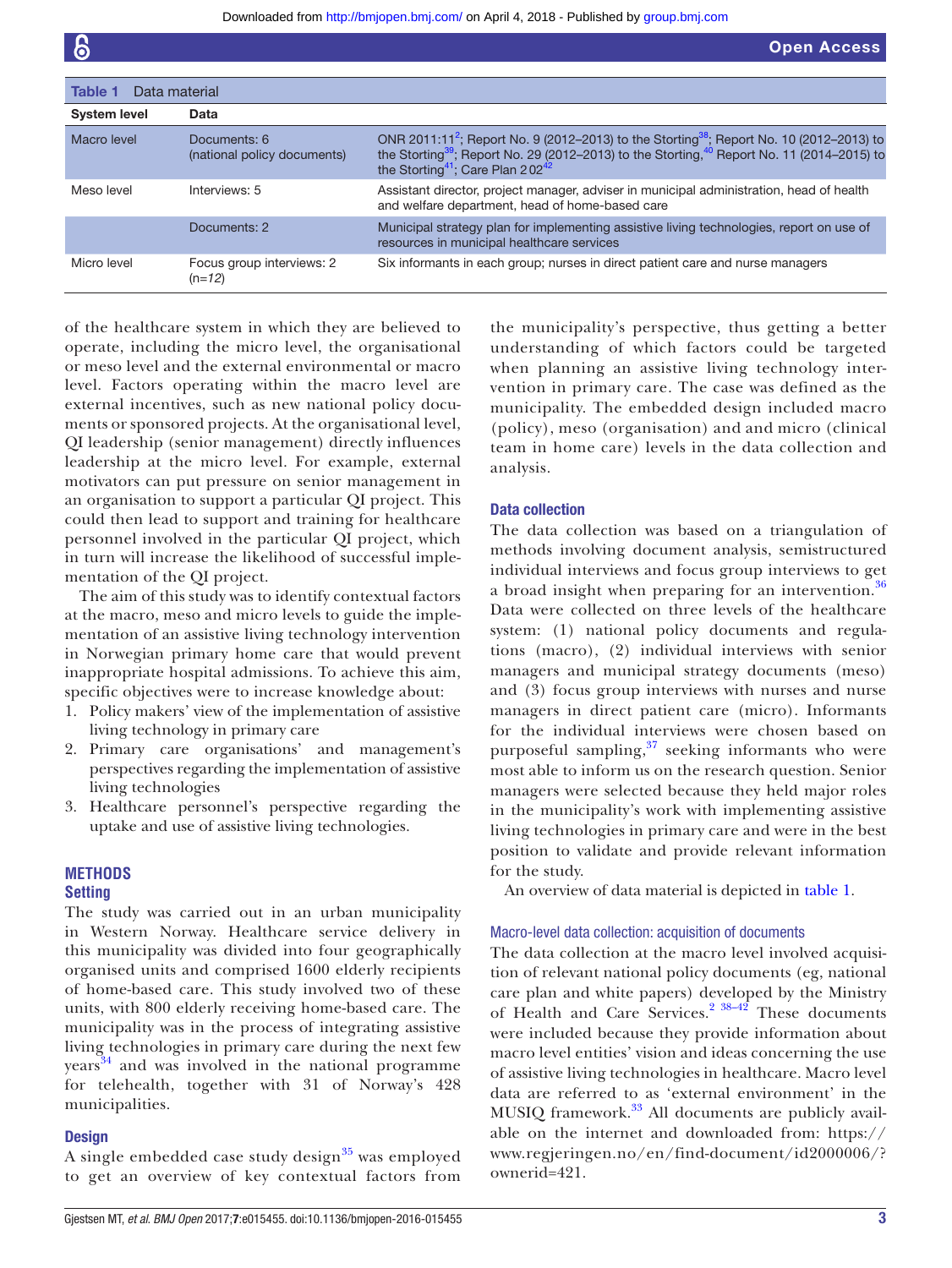#### Open Access

#### Meso-level data collection: semistructured interviews and acquisition of documents

Five individual semistructured interviews were conducted with senior managers in primary care. These managers were all having a key strategic position within the municipality with important oversight of the decision-making processes related to assistive living technologies. Individual interviews were employed to ensure a more in-depth understanding of the leaders' roles in the implementation of assistive living technologies in elderly primary care. Recruitment was initiated through the study's working group members by asking them for a recommendation as to who could best explicate the aspects of interest. MTG then asked potential informants face to face about participation; all accepted. There was no relationship between informants and interviewer prior to study commencement. The interviews were conducted by the same person (MTG) for consistency, took place at the respective informants' office, with only the informant and interviewer present, and lasted approximately 60 min. A semistructured interview guide was developed based on MUSIQ, focusing on organisational structures and processes for managing quality, and the leader's role in QI work. The interviews were audiotaped and transcribed verbatim. The municipality's strategic plan for implementing assistive living technologies<sup>34</sup> and a report on the use of resources in municipal health and care services $43$  were included to provide additional perspectives about key issues and to serve as a supplementary source for understanding discrepancies among informants.<sup>[44](#page-8-23)</sup>

#### Micro-level data collection: focus group interviews

Two focus group interviews were conducted (n=*12*) in 2014. Maximum variation sampling $37$  was employed to identify a sample of healthcare professionals who represented different lines of work at the micro level. Administrative personnel in the municipality, who otherwise were not involved in this study, recruited informants; 12 healthcare professionals who worked either in direct patient care or administered care services for the elderly were invited by mail to participate in the interviews; all agreed. Eleven women and one man in the age between 30 and 55 years, who had worked in primary care for more than 5 years, participated. None of the informants were directly engaged in the work with assistive living technologies. A thematic interview guide was developed for the purpose of exploring aspects related to implementation of assistive living technologies. Focus group interviews were employed so that participants could discuss perceptions, opinions and thoughts related to the abovementioned topic.<sup>[45](#page-8-24)</sup> The interviews were led by a moderator (MTG) to ensure rich and relevant  $data<sup>46</sup>$ ; there was no relationship between informants and interviewer prior to the interviews. A co-moderator made notes on observations and impressions during the interviews. Both interviews took place at the informants'

work place and lasted approximately 90 min. Interviews were audiotaped and transcribed verbatim.

#### Data analysis

The MUSIQ framework was used as a guide in the data analysis, by providing a priori themes in advance of the analysis process. This is described by Crabtree and Miller<sup>[36](#page-8-19)</sup> as a template organising style. With the template (theory-based) analysis style, the text is organised according to pre-existing theoretical or logical categories to provide new descriptions of previously known phenomena.<sup>[47](#page-8-26)</sup> Three data sources were analysed; at the macro level, we analysed<sup>48</sup> national policy documents to map the stated governmental expectations related to implementation of assistive living technologies in Norwegian municipalities. The role of the macro-level data is to link the governmental expectations concerning the use of assistive living technologies in municipal elderly healthcare, and how these are addressed by the municipality at meso and micro levels. At the meso level, we analysed key documents from the municipality and transcripts from individual interviews; and at the micro level, the units of analysis were transcripts from focus group interviews.

We read meso-level and micro-level transcripts repeatedly to gain familiarity, and then discussed the emerging findings as a team whose backgrounds spanned health and social science (MTG: nurse/PhD candidate; IT nurse/postdoctor; SW: social scientist/professor; all females). Data material was analysed thematically,<sup>36</sup> using the MUSIQ theoretical framework. Data were analysed iteratively within our research team until no new themes emerged. [Table](#page-4-0) 2 illustrates the analytical process. Study participants were not involved either in the analysis process or provided direct feedback on the findings but to ensure trustworthiness in the analysis, analyst triangulation and member checks were applied. $374950$ 

#### **RESULTS**

The main contextual factors identified in this study were external motivators and project sponsorship (macro level); leadership, workforce focus and maturity (meso level); and motivation to change and maturity (micro level). The results are depicted in [figure](#page-4-1) 2.

#### Macro level

Document analysis of national policy documents showed that external motivators and project sponsorship were the main contextual factors at the macro level. Six white papers<sup>2 38-42</sup> state in various ways that telehealth/telecare should be integrated in the healthcare services. The Norwegian government established a national programme for development and implementation of assistive living technologies, which the main objective is that assistive living technologies are integrated in primary care services by  $2020$  (Care plan 2020, p28).<sup>42</sup> Expectations are stated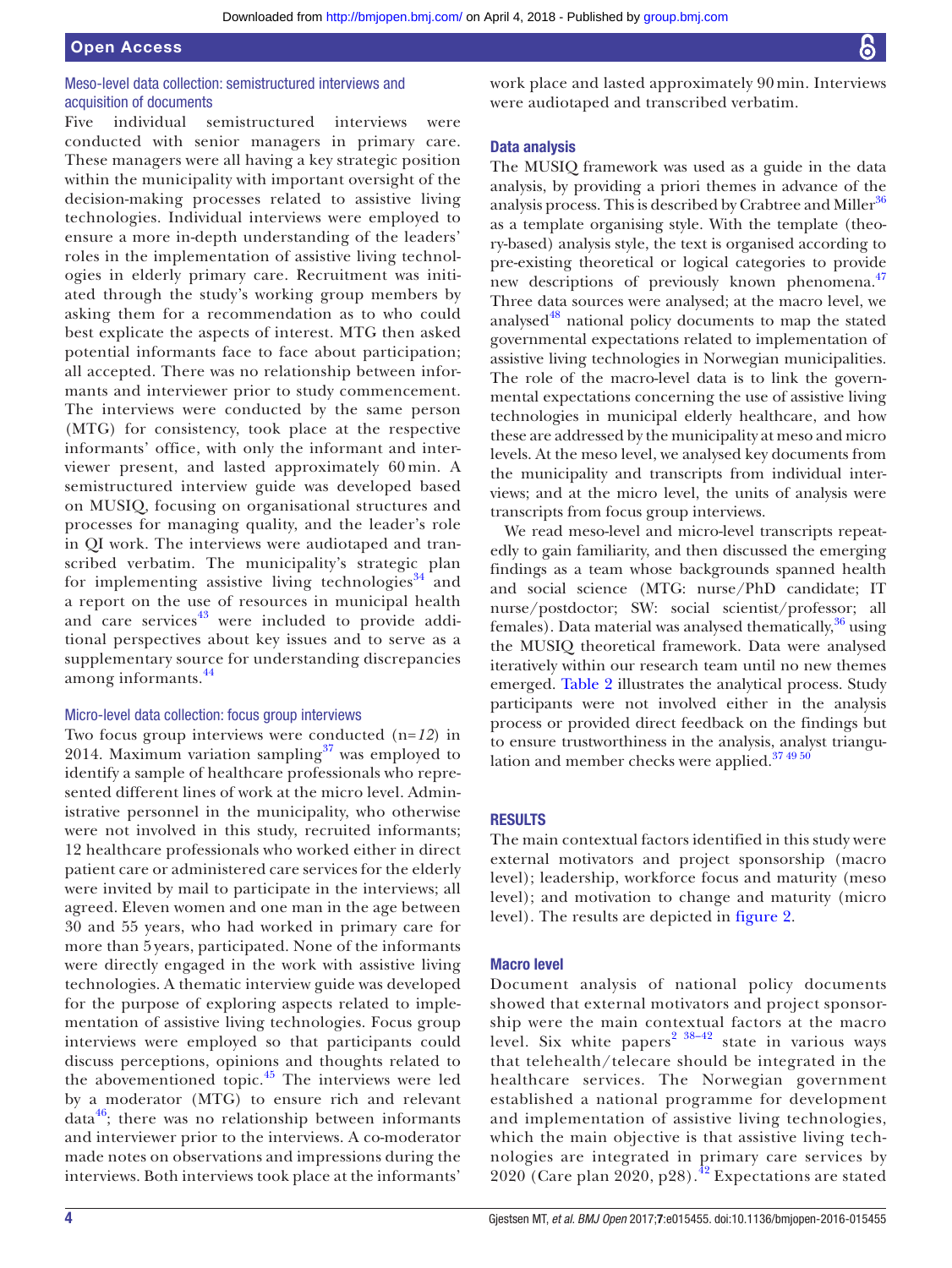<span id="page-4-0"></span>

| Data analysis process<br>Table 2 |                                                    |                                                                                                                                                                                                                                                                                                                                |                                                                                                                                                        |                                   |  |  |  |
|----------------------------------|----------------------------------------------------|--------------------------------------------------------------------------------------------------------------------------------------------------------------------------------------------------------------------------------------------------------------------------------------------------------------------------------|--------------------------------------------------------------------------------------------------------------------------------------------------------|-----------------------------------|--|--|--|
|                                  | Data source                                        |                                                                                                                                                                                                                                                                                                                                | <b>Findings</b>                                                                                                                                        | <b>Factors in</b><br><b>MUSIQ</b> |  |  |  |
| Macro level                      | Care plan 2020                                     | 'Main aim in the National programme for development and<br>implementation of assistive living technologies is that assistive<br>living technologies are integrated in primary care services. <sup>43</sup>                                                                                                                     | Governmental<br>expectations<br>related to<br>implementation<br>of assistive living<br>technologies, as an<br>integrated part of<br>municipal services | External<br>motivator             |  |  |  |
| Meso level                       | Head of health<br>and social welfare<br>department | 'I don't quite know how, and this is probably the big challenge; how<br>will the municipality build a system concerning this?'                                                                                                                                                                                                 | Organisation is still<br>immature                                                                                                                      | Maturity                          |  |  |  |
| Micro level                      | Nurse, focus group 2                               | 'I think that Skype could be a tool between accident and<br>emergencies department, general practitioners and home-based<br>care. One thing is to describe it over the phone, it's completely<br>different to show how the situation really is; we could provide blood<br>pressure, pulse, O <sub>2</sub> saturation and such' | Healthcare<br>professionals<br>motivated to use<br>assistive living<br>technologies in<br>daily care                                                   | Motivation to<br>change           |  |  |  |

in a direction of more user-oriented healthcare services (Future Care,  $p40$ ), $^{40}$  and that the uptake and use of assisted living technologies are part of an innovative and provident healthcare system (Future Care,  $p55)$ .<sup>[40](#page-8-14)</sup>

In this, it was demonstrated that the external environment, represented by several reports to the Parliament, was an incentive for leaders in the municipality to translate the national targets to local initiatives by being an external motivator. Furthermore, the document analysis

showed that the Directorate of Health (DoH) exercised a role as project sponsor, as it provided funding for assistive living technology projects led by the municipality. For example, the municipality had a project as part of the national programme, involving the transition of analogue personal alarm systems to digital solutions, which was funded by the DoH.



<span id="page-4-1"></span>Figure 2 Results organised on different levels: the main contextual factors identified in this study were external motivators and project sponsorship (macro level); leadership, workforce focus and maturity (meso level); and motivation to change and maturity (micro level). The results are depicted in figure 2. MUSIQ, model for understanding success in quality; QI= quality improvement.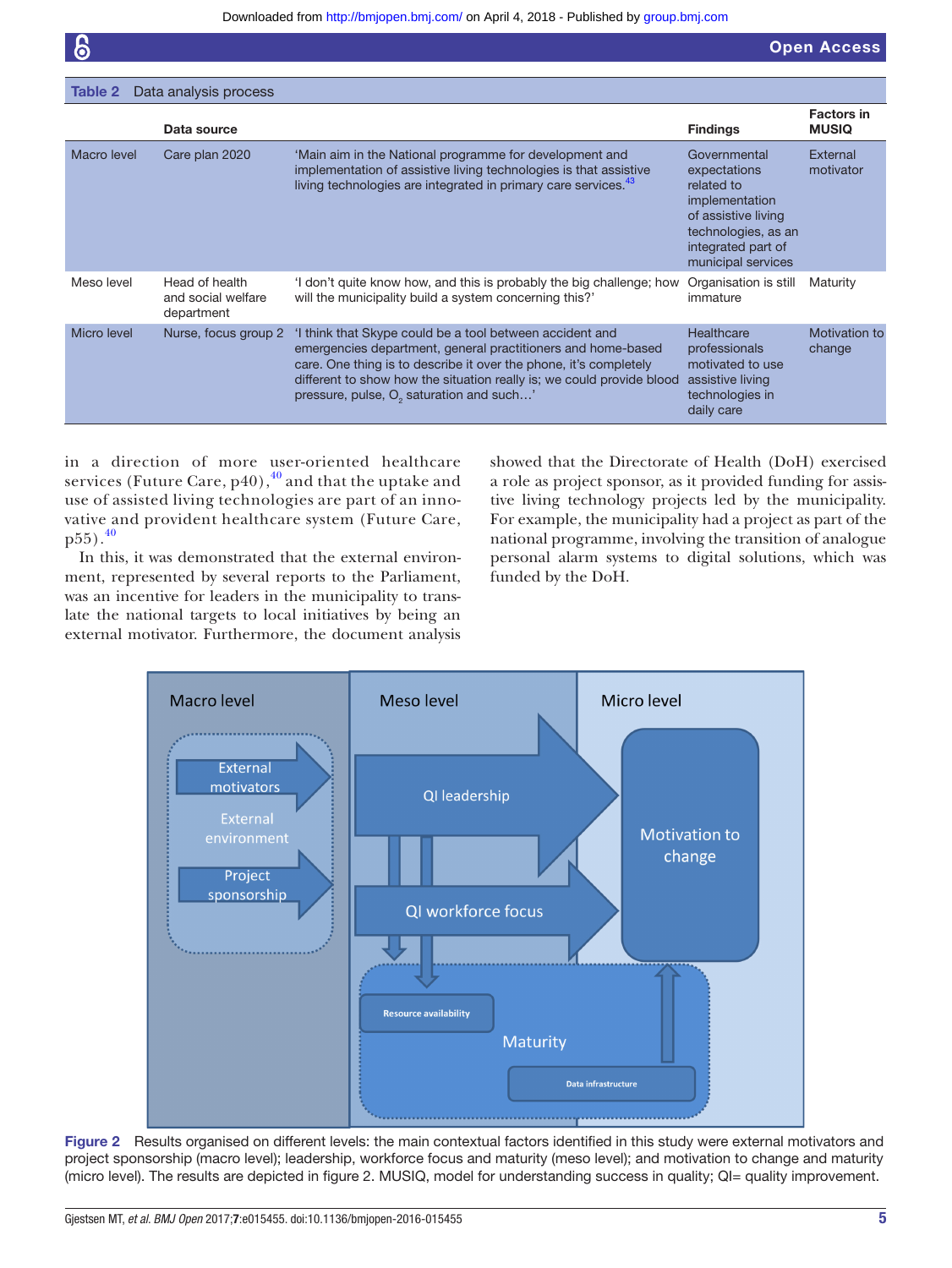### Open Access

#### Meso level

QI leadership and maturity were the two main factors identified at the meso level. In the interview material, it became evident that the leaders in the municipality had to align the local QI work with the national priorities and focus areas, as defined in macro level policy documents.

*We are part of the National programme, which focuses on safety alarms; therefore, we have two projects concerning safety. First and foremost we must prioritize this work. The national directions are clear about which activities the municipalities should prioritize.— Project manager*

In terms of leadership, the senior leaders regarded it as their responsibility to be familiar with and committed to ongoing projects involving the use of assistive living technologies. Furthermore, leadership emerged also as a factor in the interview material by various expressions about how QI work was of great importance in the municipality. The assistant director made it clear that anchoring of projects was a necessity for ongoing projects and that there was a system for QI work in the municipality:

*It's my responsibility to attain goals and measures which are defined in the strategy, and to follow up on all the ongoing projects. It must be anchored in the management – we know that for everything we do! - Assistant director*

*We've had focus on QI since we got re-organized, arranging semi-annual dialogue gatherings in a quality network, where the employees in the health and care districts can give input on how to succeed. - Assistant director*

Nothing explicit regarding leadership was identified through document analysis of the municipality's strategic plan[,34](#page-8-17) but leadership was implicit when organisational issues were described. QI workforce focus, data infrastructure andresource availability were contextual factors that emerged in meso-level interviews. The latter factors were an expression for organisational readiness and tell us something about an organisation's maturity. Maturity—or the lack of maturity—emerged as a key contextual factor at the meso level. Findings from individual interviews addressed several concerns about whether the municipality was ready to actually implement assistive living technologies. One informant expressed such a concern:

*We have actively recruited participants in the project related to personal alarm systems, but that raises a lot of questions: Does the municipality want to take on more tasks? Who will provide service functions related to this? What will it cost…? There are ethical issues…I wish more of this was clarified before we started… - Head of Health and Social Welfare Department*

Maturity regarding municipal data infrastructure was also addressed in the interview material. It was still unclear if and how the municipality was prepared for the integration of assistive living technologies in the care services:

*I don't quite know how, and this is probably the big challenge; how will the municipality build a system concerning this?* 

*Today we have a system, and a dedicated QI-team, perhaps it will be IT… but I think it has to be part of our system. - Head of Health and Social Welfare Department*

Document analysis of the municipal strategic plan<sup>[34](#page-8-17)</sup> identified challenges related to implementation and integration. The challenges were related directly to the lack of guidelines from national authorities regarding financial issues, standardisation of technological platforms/ infrastructure/cyber security, legal issues, organisational aspects and ethical considerations:

*…financing is still undetermined. Several prerequisites must be clarified in order for the municipality to use assistive living technologies. Issues concerning legislation, ethics, cyber security, technology requirements and safe operations need to be addressed.*

These challenges were also an expression for the lack of organisational maturity, thus maturity emerged as a key factor at the meso level regarding both organisational readiness, data infrastructure and challenges related to the lack of guidelines from national authorities.

#### Micro level

At the micro level, motivation to change and maturity were the two main contextual factors that emerged from the focus group interviews. Motivation to change was identified in both focus group interviews, where the informants talked about the potential benefits that could arise from using assistive living technologies:

*We would like to have this (assistive living technologies)! (Laughter and talking) …we require equipment to do INR (International Normalized Ratio=blood test for regulating anticoagulation treatment), bladder scan, oxygen saturation…and CrP (C-reactive Protein=bloodtest indicating infections (laughter from several). - Several nurses, focus group 1*

*I think that Skype could be a tool between accident and emergencies department, general practitioners and homebased care. One thing is to describe it over the phone, it's completely different to show how the situation really is; we*   $\emph{could provide blood pressure, pulse, O$_{2}$ saturation and}$ *such… - Nurse, focus group 2*

Analysis of the interviews revealed that healthcare professionals were motivated to use assistive living technologies in daily care, if there was a practical benefit for it. However, the informants did not address leadership as a focal point when asked what it would take to integrate assistive living technologies in the care services. Leadership did, however, emerge as a factor, but related to a lack of trust in the local leader's impact on decision making, with respect to the uptake of assistive living technologies:

*I don't think the local leaders have a say in this. It is the municipality's administration who writes the budget. I believe that they decide which tools to use. If they decide we should have tablets, then that would be implemented in all districts. - Nurse, focus group 2*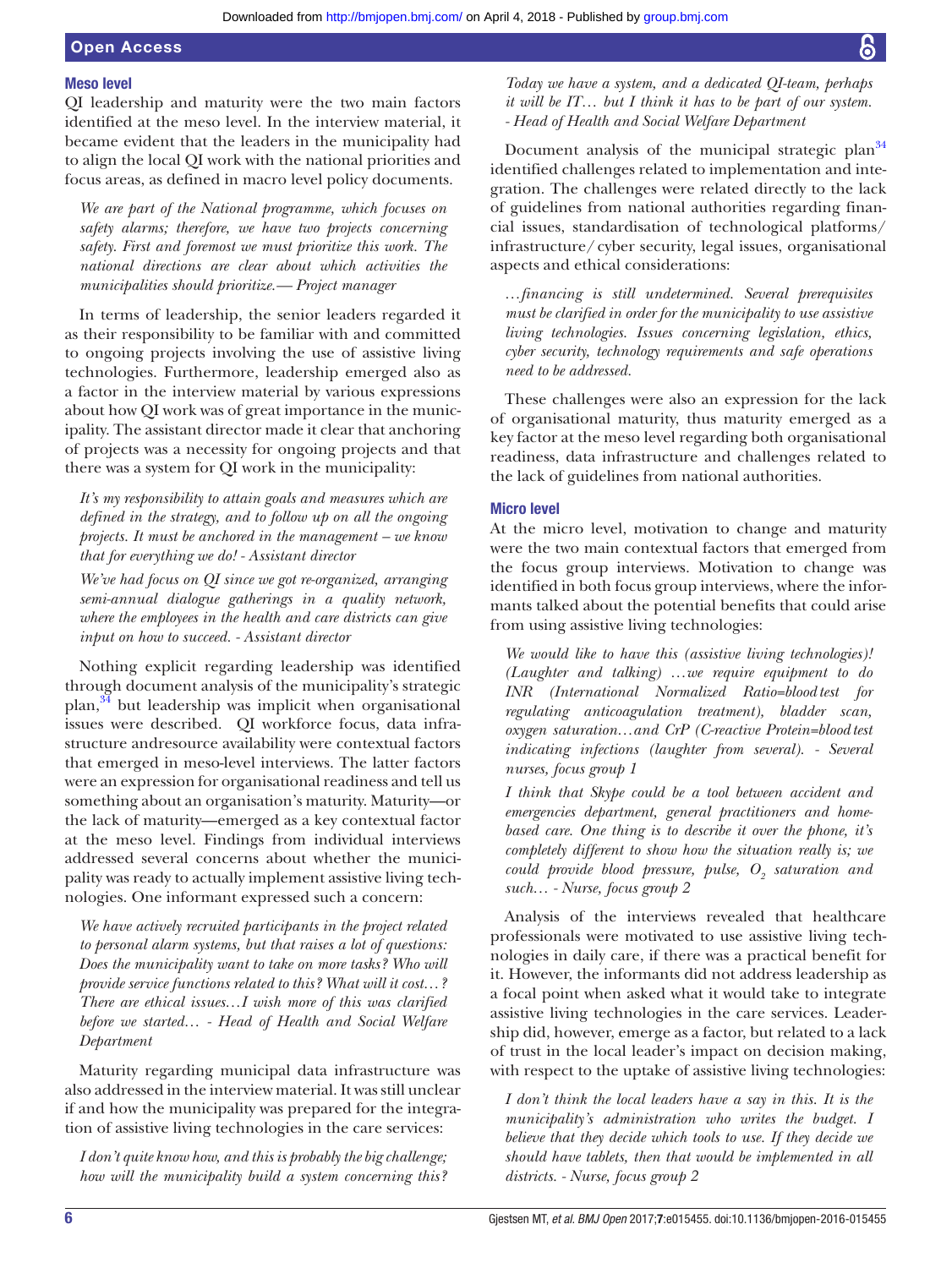All in all, the results showed that issues concerning implementation and organisational factors related to the integration of assistive living technologies in homebased care were addressed only to a small degree. The main finding at the micro level was that the technological solutions had to function properly in the day-to-day work. They described experiences with the opposite and that dysfunctional technology was discouraging and frustrating in their line of duty. This implies that maturity was also a key finding at the micro level. For example, the lack of data infrastructure was regarded as a hindrance for successful integration:

*In the rest of Europe, they have a standard for everything, and they are able to integrate things much more easily. Here, each GP have their own computer system, and each municipality has their own computer system… - Adviser*

The municipality lacked a sophisticated enough data infrastructure to be ready for integration of assistive living technologies in the care services.

#### **DISCUSSION**

Based on document analysis and interviews with both leaders and healthcare personnel, this study identified several of the contextual factors in the MUSIQ framework. More specifically, the study revealed that external motivators and project sponsorship at the macro level represented expectations from outside entities that guided senior leaders in defining a local mission and vision related to use of assistive living technologies for the municipality. These expectations were reflected in the findings at the meso level, where the senior leaders were well aware of the agenda set from above. However, many aspects still remained unclear in the macro–meso relationship, such as further financing of ongoing projects, and legal and technological aspects, because there were no guidelines from the macro level addressing these issues. Micro-level findings revealed that healthcare professionals were not very conscious about other factors than the practical use of assistive living technologies.

Previous studies in this field have used various theoretical frameworks to identify and explore factors that influence adoption, implementation and continued use of assistive living technologies. Sugarhood *et al*<sup>[23](#page-8-28)</sup> concluded that successful implementation of telecare very much depends on to what degree contextual factors are specified, understood and addressed. Greenhalgh *et al*[18](#page-8-4) have developed a study programme called 'SCALS', which focuses on assistive living technologies in their organisational, social, political and policy context, using a systems approach that includes interdependencies. There are no publications from the 'SCALS' programme to date (other than the referred study protocol), but the programme seems to be based on the same notion as our study, namely that contextual factors play a pivotal role for the understanding of implementation and integration of a technological solution into a complex healthcare system.

The framework applied in our study (MUSIQ) can help us understand how factors are interdependent; for example, that external motivators at the macro level will be an incentive for leaders at the meso level to translate national QI priorities into local initiatives at the micro level. This hypothesis is partially supported by our findings. We found that the strategies developed in policy documents affected the upper management in the municipality, but healthcare personnel at the micro level were not so familiar with strategies and emphasis on assistive living technologies. The lack of such alignment between levels could represent a challenge when preparing for successful implementation of assistive living technologies in primary elderly care. A report from The King's Fund $^{51}$  $^{51}$  $^{51}$ summarises relevant evidence regarding integration of care from a multilevel perspective. In relation to interdependent factors, they underline that initiatives at the macro system must be linked to initiatives at the meso level for particular care groups and populations and at the micro level for individual service users and carers. Organisational maturity and readiness to implementation is of vital importance, but the actual use of the technology takes place on micro level—in the provision of care for the elderly. Thus, it is necessary to address this implementation gap in order to deliver the expected outcomes related to the uptake and use of assistive living technologies.

Despite of this implementation gap, the healthcare personnel (micro-level focus group interviews) in our study were motivated to change their daily practice by using technological solutions, but the lack of data infrastructure and resource availability hindered such a change. From previous research, we know that lack of organisational readiness for change is an important factor in understanding why implementation efforts fail. $52$ 

Uncovering these factors has important implications in how to increase the likelihood of successful implementation of assistive living technologies, which in turn potentially could reduce unnecessary cost and burden on overstretched health services.

#### Strengths and weaknesses

This case study does not formulate a solution for how to implement assistive living technologies, but the insights from the study could be used in comparable settings. One premise in this paper is to acknowledge the organisational, social, political and policy context in which assisted living technologies are implemented. The findings underpin the premise that people and technologies are linked in a dynamic healthcare system made up of multiple interacting stakeholders. We have not focused on the 'user system', that is, the intended user of a technological solution. This needs to be addressed for successful adoption. The implementation process should be informed by all stakeholders—individual users, service providers and technology suppliers—to ensure a person-centred, holistic and ethically based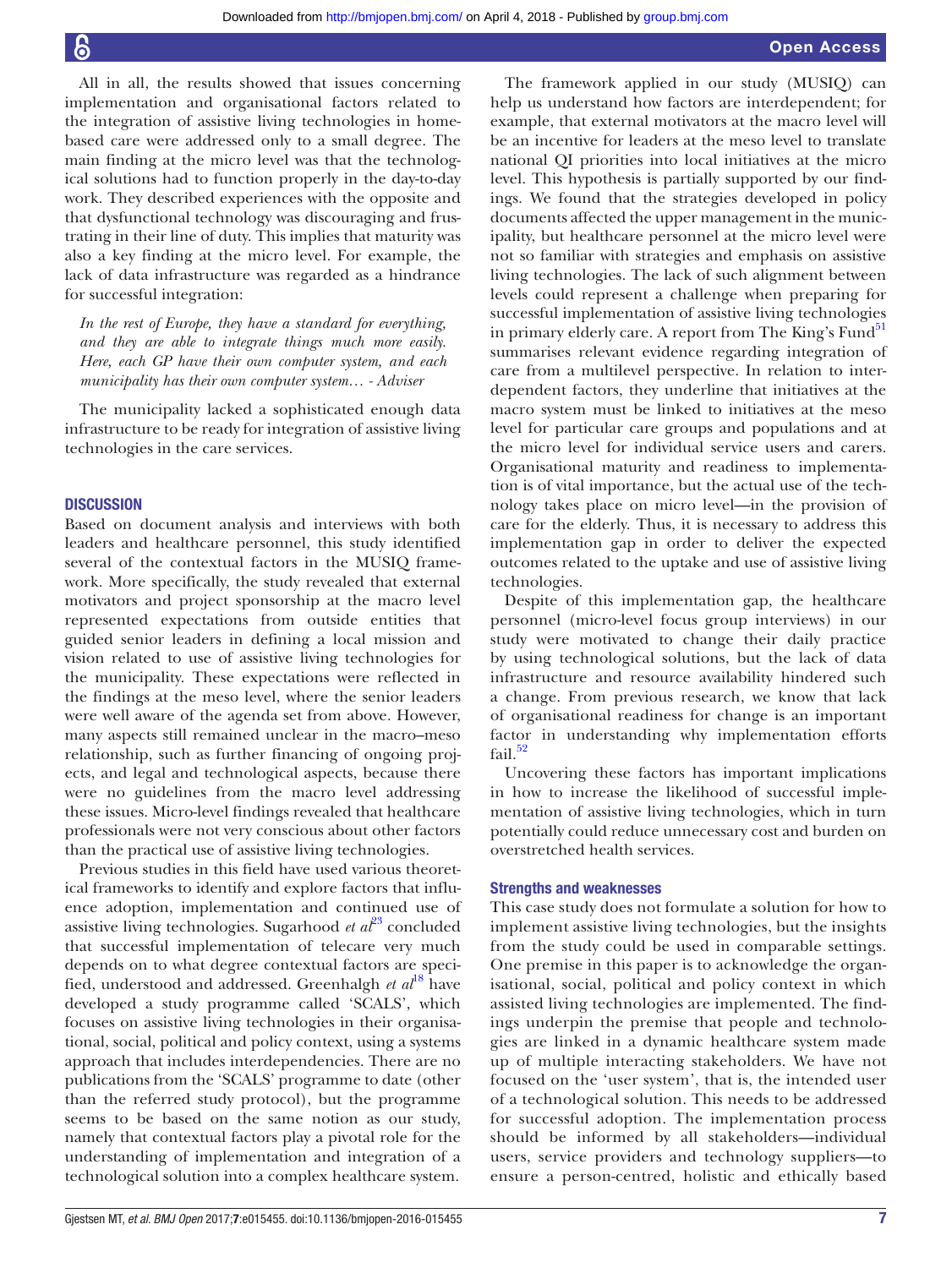approach. Such co-production should be addressed in future research.

The findings from this case study pertain to the particular organisation and context prevailing in the included Norwegian municipality; other municipalities, countries and settings may illustrate different opportunities and challenges. Data collection at the macro level was not standardised and only comprises documents and not interviews. The identified documents are all valid for Norwegian municipalities working with assistive living technologies in healthcare. Moreover, the documents reflect directions and expectations that municipalities must comply with and therefore provide information paramount to understand the external environment in the study. It could be argued that our sample of informants including 17 primary care managers and healthcare professionals should have been larger. However, the involved informants represent senior managers at the meso level with the key competence that were needed to be mapped in our study, such as strategic knowledge on plans, decision making, funding and vulnerability in infrastructure. The sample of 12 healthcare professionals have daily patient contact and represents future users of the assistive living technology with similar competence and experience with such technology. Hence, their perspectives may be transferable to other similar contextual settings as described here. Still, the analysed data were rich and represented three levels (macro, meso and micro).

Another limitation is the use of the MUSIQ framework in the data analysis; because of the a priori defined themes, we could have missed out on themes relevant for the planning of an assistive living intervention.

#### Implications

Through this study, we have generated empirical knowledge about contextual factors that can influence the implementation of assistive living technologies in primary home care. The study already positions assistive living technologies as an innovation whose success depends on the social and organisational context. Two key implications are evident from our study. First, we have shown that various contextual factors existing in a complex healthcare system (represented by a municipality) are present and need to be addressed in order to optimise the likelihood for successful implementation. Low levels of uptake and use may be explained in part by organisational immaturity and different focus of the various stakeholders; thus, aligning interests across multiple stakeholders remains a challenge when planning for an assistive living technology intervention in primary care. Second, our findings suggest that the challenge lies in the implementation process and in the integration of assistive living technologies in municipal care service provision, beyond the initial adoption. For the municipality, there is uncertainty about guidelines from national entities, and concerted and ongoing efforts are required to integrate assistive living

technologies as a routine and sustained part of primary care services. Evidence-based implementation strategies (eg,  $PRIME^{31}$  $PRIME^{31}$  $PRIME^{31}$  and  $CFIR^{53}$ ) support the notion that context affects organisational change, dissemination, innovation, implementation and knowledge translation. In a Norwegian context, it will be of vital importance to develop a clear framework and action plan within primary care in order to address the different focus of the various stakeholders involved in the implementation process. This includes clearly defined roles and responsibilities. Moreover, is it important to incorporate specific assessment for assistive living technologies into service provision; the guidelines from national authorities must be clear and unambiguous. Future studies are advised to take these aspects into consideration when planning for an assistive technology intervention in primary elderly care.

Acknowledgements The authors would like to thank all informants for their invaluable contribution to the study. Also great thanks to Henrik Hovland, who assisted in conducting focus group interviews.

Contributors MTG planned the study design, was responsible for the development of data collection tools, contributed to data analysis and drafted and revised this manuscript. SW contributed to the study design, contributed to the development of data collection tools, data analysis and contributed to drafting and revision of the manuscript. IT contributed to data analysis and drafting and revision of the manuscript. All authors have read and approved the final version of the manuscript.

Funding The study is part of a larger project 'Development and Implementation of assistive living technologies in Municipalities'. It is funded by the Regional Research Fund for Western Norway; Centre for Age-related Medicine, Stavanger University Hospital, Norway; and the University of Stavanger, Norway.

Competing interests None declared.

Ethics approval Norwegian Data Protection Authority (Approval ref# 21/2013).

Provenance and peer review Not commissioned; externally peer reviewed.

Data sharing statement This is a qualitative study and therefore the data generated are not suitable for sharing beyond that contained within the submitted manuscript. Further information can be obtained from the corresponding author.

Open Access This is an Open Access article distributed in accordance with the Creative Commons Attribution Non Commercial (CC BY-NC 4.0) license, which permits others to distribute, remix, adapt, build upon this work non-commercially, and license their derivative works on different terms, provided the original work is properly cited and the use is non-commercial. See: [http://creativecommons.org/](http://creativecommons.org/licenses/by-nc/4.0/) [licenses/by-nc/4.0/](http://creativecommons.org/licenses/by-nc/4.0/)

© Article author(s) (or their employer(s) unless otherwise stated in the text of the article) 2017. All rights reserved. No commercial use is permitted unless otherwise expressly granted.

#### **REFERENCES**

- <span id="page-7-0"></span>1. May CR, Finch TL, Cornford J, *et al*. Integrating telecare for chronic disease management in the community: what needs to be done? *[BMC Health Serv Res](http://dx.doi.org/10.1186/1472-6963-11-131)* 2011;11:131.
- <span id="page-7-4"></span>2. Ministry of Health and Care Services. Official Norwegian Reports NOU 2011:11. *Innovation in the Care Services* 2011.
- 3. Clegg A, Young J, Iliffe S, *et al*. Frailty in elderly people. *[The Lancet](http://dx.doi.org/10.1016/S0140-6736(12)62167-9)* 2013;381:752–62.
- <span id="page-7-3"></span>4. Greenhalgh T, Procter R, Wherton J, *et al*. What is quality in assisted living technology? The ARCHIE framework for effective telehealth and telecare services. *[BMC Med](http://dx.doi.org/10.1186/s12916-015-0279-6)* 2015;13:91.
- <span id="page-7-1"></span>5. Lewin D, Adshead S, Glennon B. *Assisted living technologies for older and disabled people in 2030*, 2010.
- <span id="page-7-2"></span>6. Garcia NM, Rodrigues J. *Ambient Assisted Living*: CRC Press, 2015.
- 7. Steventon A, Bardsley M, Billings J, *et al*. Effect of telehealth on use of secondary care and mortality: findings from the Whole System Demonstrator cluster randomised trial. *[BMJ](http://dx.doi.org/10.1136/bmj.e3874)* 2012;344:e3874.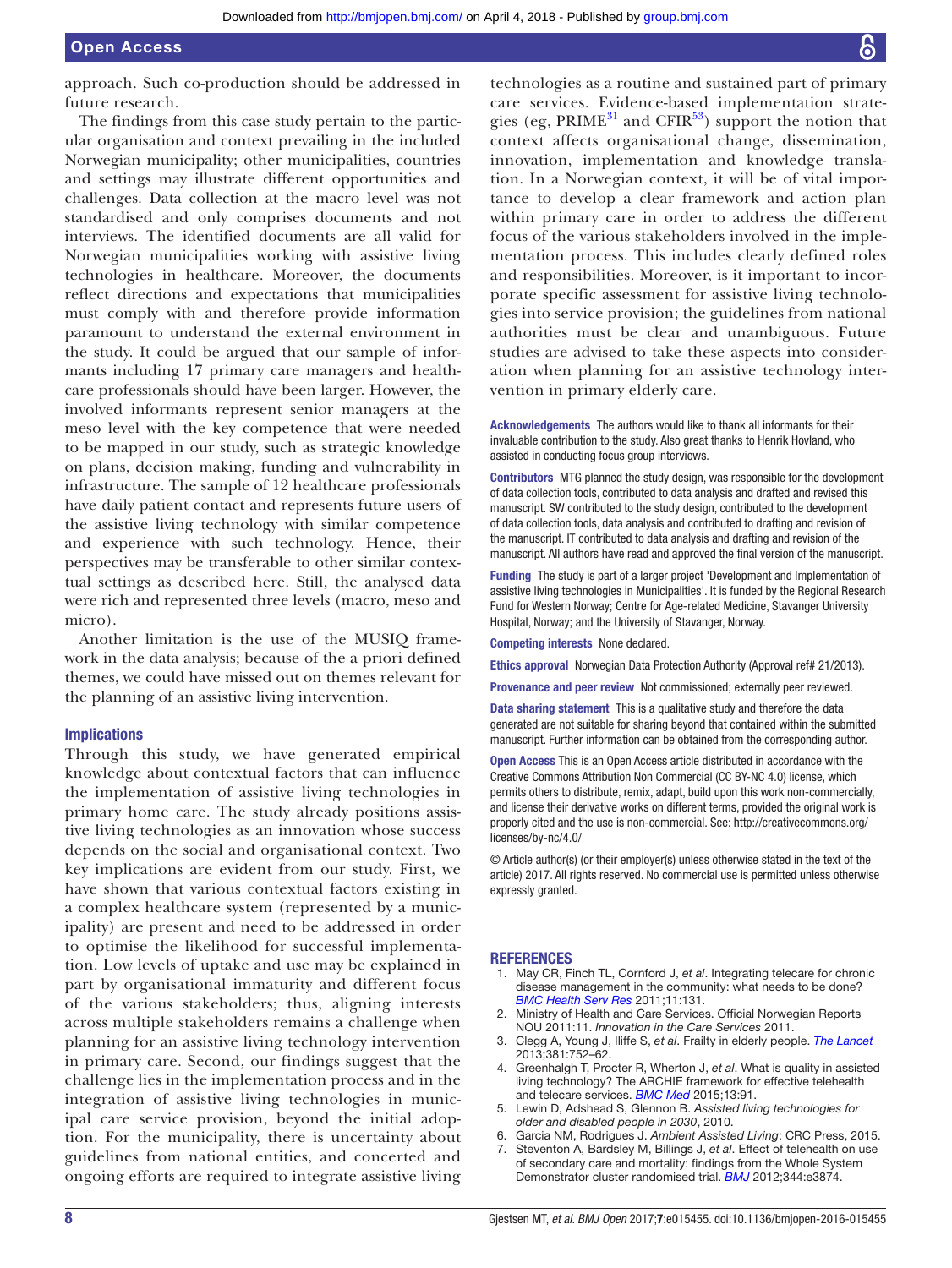- <span id="page-8-0"></span>8. Huseby BM. Samdata spesialisthelsetjenesten 2013. *Directorate of Health* 2014.
- 9. Huseby BM. Samhandlingsstatistikk 2013–14. *Directorate of Health*, 2015.
- <span id="page-8-1"></span>10. Purdey S, Huntley A. Predicting and preventing avoidable hospital admissions: a review. *[J R Coll Physicians Edinb](http://dx.doi.org/10.4997/JRCPE.2013.312)* 2013;43:340–4.
- 11. Deraas TS, Berntsen GR, Jones AP, *et al*. Associations between primary healthcare and unplanned medical admissions in Norway: a multilevel analysis of the entire elderly population. *[BMJ Open](http://dx.doi.org/10.1136/bmjopen-2013-004293)* 2014;4:e004293.
- <span id="page-8-2"></span>12. Khosravi P, Ghapanchi AH. Investigating the effectiveness of technologies applied to assist seniors: A systematic literature review. *[Int J Med Inform](http://dx.doi.org/10.1016/j.ijmedinf.2015.05.014)* 2016;85:17–26.
- 13. Wootton R. Twenty years of telemedicine in chronic disease management--an evidence synthesis. *[J Telemed Telecare](http://dx.doi.org/10.1258/jtt.2012.120219)* 2012;18:211–20.
- 14. Van Grootven B, van Achterberg T. The European Union's Ambient and Assisted Living Joint Programme: An evaluation of its impact on population health and well-being. *[Health Informatics J](http://dx.doi.org/10.1177/1460458216683535)* 2016;0. 1460458216683535.
- <span id="page-8-3"></span>15. van Dyk L. A review of telehealth service implementation frameworks. *[Int J Environ Res Public Health](http://dx.doi.org/10.3390/ijerph110201279)* 2014;11:1279–98.
- 16. Lluch M. Healthcare professionals' organisational barriers to health information technologies-a literature review. *[Int J Med Inform](http://dx.doi.org/10.1016/j.ijmedinf.2011.09.005)* 2011;80:849–62.
- 17. Yackel TR, Embi PJ. Unintended errors with EHR-based result management: a case series. *[J Am Med Inform Assoc](http://dx.doi.org/10.1197/jamia.M3294)* 2010;17:104–7.
- <span id="page-8-4"></span>18. Greenhalgh T, Shaw S, Wherton J, *et al*. SCALS: a fourthgeneration study of assisted living technologies in their organisational, social, political and policy context. *[BMJ Open](http://dx.doi.org/10.1136/bmjopen-2015-010208)* 2016;6:e010208.
- 19. Mair FS, May C, O'Donnell C, *et al*. Factors that promote or inhibit the implementation of e-health systems: an explanatory systematic review. *[Bull World Health Organ](http://dx.doi.org/10.2471/BLT.11.099424)* 2012;90:357–64.
- 20. Ovretveit JC, Shekelle PG, Dy SM, *et al*. How does context affect interventions to improve patient safety? An assessment of evidence from studies of five patient safety practices and proposals for research. *[BMJ Qual Saf](http://dx.doi.org/10.1136/bmjqs.2010.047035)* 2011;20:604–10.
- 21. Kuziemsky C, Nøhr C, Aarts J, *et al*. Context sensitive health informatics: concepts, methods and tools. *Stud Health Technol Inform* 2013;194:1–7.
- <span id="page-8-5"></span>22. Kaplan HC, Brady PW, Dritz MC, *et al*. The influence of context on quality improvement success in health care: a systematic review of the literature. *[Milbank Q](http://dx.doi.org/10.1111/j.1468-0009.2010.00611.x)* 2010;88:500–59.
- <span id="page-8-28"></span>23. Sugarhood P, Wherton J, Procter R, *et al*. Technology as system innovation: a key informant interview study of the application of the diffusion of innovation model to telecare. *[Disabil Rehabil Assist](http://dx.doi.org/10.3109/17483107.2013.823573)  [Technol](http://dx.doi.org/10.3109/17483107.2013.823573)* 2014;9:79–87.
- 24. Abbott PA, Foster J, Marin HF, *et al*. Complexity and the science of implementation in health IT--knowledge gaps and future visions. *[Int J](http://dx.doi.org/10.1016/j.ijmedinf.2013.10.009)  [Med Inform](http://dx.doi.org/10.1016/j.ijmedinf.2013.10.009)* 2014;83.
- <span id="page-8-6"></span>25. Øvretveit J. Understanding the conditions for improvement: research to discover which context influences affect improvement success. *[BMJ Qual Saf](http://dx.doi.org/10.1136/bmjqs.2010.045955)* 2011;20 Suppl 1(Suppl 1):i18–i23.
- <span id="page-8-7"></span>26. Dixon-Woods M, Bosk CL, Aveling EL, *et al*. Explaining Michigan: developing an ex post theory of a quality improvement program. *[Milbank Q](http://dx.doi.org/10.1111/j.1468-0009.2011.00625.x)* 2011;89:167–205.
- 27. Browning SV, Tullai-McGuinness S, Madigan E, *et al*. Telehealth: is your staff ready to implement? A descriptive exploratory study of readiness for this technology in home health care. *[Home Healthc](http://dx.doi.org/10.1097/01.NHH.0000349911.12860.f2)  [Nurse](http://dx.doi.org/10.1097/01.NHH.0000349911.12860.f2)* 2009;27:242–8.
- 28. Greenhalgh T, Robert G, Macfarlane F, *et al*. Diffusion of innovations in service organizations: systematic review and recommendations. *[Milbank Q](http://dx.doi.org/10.1111/j.0887-378X.2004.00325.x)* 2004;82:581–629.
- <span id="page-8-8"></span>29. Norman CL, Nola TW, Moen R, *et al*; *The improvement guide: a practical approach to enhancing organizational performance*, 2013.
- <span id="page-8-9"></span>30. Stetler CB, Damschroder LJ, Helfrich CD, *et al*. A Guide for applying a revised version of the PARIHS framework for implementation. *[Implement Sci](http://dx.doi.org/10.1186/1748-5908-6-99)* 2011;6:99.
- <span id="page-8-10"></span>31. Walker AE, Grimshaw J, Johnston M, *et al*. PRIME--PRocess modelling in ImpleMEntation research: selecting a theoretical basis for interventions to change clinical practice. *[BMC Health Serv Res](http://dx.doi.org/10.1186/1472-6963-3-22)* 2003;3:22.
- <span id="page-8-11"></span>32. Kaplan HC, Provost LP, Froehle CM, *et al*. The Model for Understanding Success in Quality (MUSIQ): building a theory of context in healthcare quality improvement. *[BMJ Qual Saf](http://dx.doi.org/10.1136/bmjqs-2011-000010)* 2012;21:13–20.
- <span id="page-8-21"></span>33. Kaplan HC, Froehle CM, Cassedy A, *et al*. An exploratory analysis of the model for understanding success in quality. *[Health Care Manage](http://dx.doi.org/10.1097/HMR.0b013e3182689772)  [Rev](http://dx.doi.org/10.1097/HMR.0b013e3182689772)* 2013;38:325–38.
- <span id="page-8-17"></span>34. Stavanger kommune. Selvstendig, trygg og aktiv. *Strategi for implementering av velferdsteknologi 2014-2017*, 2014.
- <span id="page-8-18"></span>35. Yin RK. *Case study research: design and methods*. 5th ed. Los Angeles, CalifSAGE, 2014.
- <span id="page-8-19"></span>36. Crabtree BF, Miller WL. *Doing qualitative research*: Sage Publications, 1999.
- <span id="page-8-20"></span>37. Patton MQ. *Qualitative Research & Evaluation Methods: Integrating Theory and Practice*: SAGE Publications, 2014.
- <span id="page-8-12"></span>38. Ministry of Health and Care Services. *Report No. 9 (2012-2013) to the Storting*, 2012.
- <span id="page-8-13"></span>39. Ministry of Health and Care Services. *Report No. 10 (2012-2013) to the Storting*, 2012.
- <span id="page-8-14"></span>40. Ministry of Health and Care Services. Report No. 29 (2022-2013) to the Storting. *Future Care, 2012*.
- <span id="page-8-15"></span>41. Ministry of Health and Care Services. Report No. 11 (2014-2015) to the Storting. *Quality and patient safety 2013*.
- <span id="page-8-16"></span>42. Ministry of Health and Care Services. Care plan 2020. *The Governments plan for care services 2015-2020*, 2015.
- <span id="page-8-22"></span>43. PwC. Betydningen av organisering, ledelse og kultur. *Ressursbruk i pleie- og omsorgssektoren,*  2015;83.
- <span id="page-8-23"></span>44. Miles M, Huberman A. *An expanded sourcebook: Qualitative data analysis*, 1994.
- <span id="page-8-24"></span>45. Onwuegbuzie AJ, Dickinson WB, Leech NL, *et al*. A Qualitative Framework for Collecting and Analyzing Data in Focus Group Research. *[Int J Qual Methods](http://dx.doi.org/10.1177/160940690900800301)* 2009;8:1–21.
- <span id="page-8-25"></span>46. Morgan DL. *Focus groups as qualitative research*. 2nd ed. Thousand Oaks, California: Sage Publications, 1997.
- <span id="page-8-26"></span>47. Malterud K. Qualitative research: standards, challenges, and guidelines. *[The Lancet](http://dx.doi.org/10.1016/S0140-6736(01)05627-6)* 2001;358:483–8.
- <span id="page-8-27"></span>48. Bowen GA. Document Analysis as a Qualitative Research Method. *[Qualitative Research Journal](http://dx.doi.org/10.3316/QRJ0902027)* 2009;9:27–40.
- 49. Burns R. *Introduction to research methods*. 4th ed. London: Sage Publications, 2000.
- <span id="page-8-29"></span>50. Lincoln YS, Guba EG. *Naturalistic Inquiry*: SAGE Publications, 1985. 51. Juhnke C. Clinical and service integration. The route to improved
- outcomes. *[Int J Integr Care](http://dx.doi.org/10.5334/ijic.1065)* 2012;12:e199. 52. Hovlid E, Bukve O. A qualitative study of contextual factors' impact
- <span id="page-8-30"></span>on measures to reduce surgery cancellations. *[BMC Health Serv Res](http://dx.doi.org/10.1186/1472-6963-14-215)* 2014;14:215.
- <span id="page-8-31"></span>53. Damschroder LJ, Aron DC, Keith RE, *et al*. Fostering implementation of health services research findings into practice: a consolidated framework for advancing implementation science. *[Implement Sci](http://dx.doi.org/10.1186/1748-5908-4-50)* 2009;4:50.